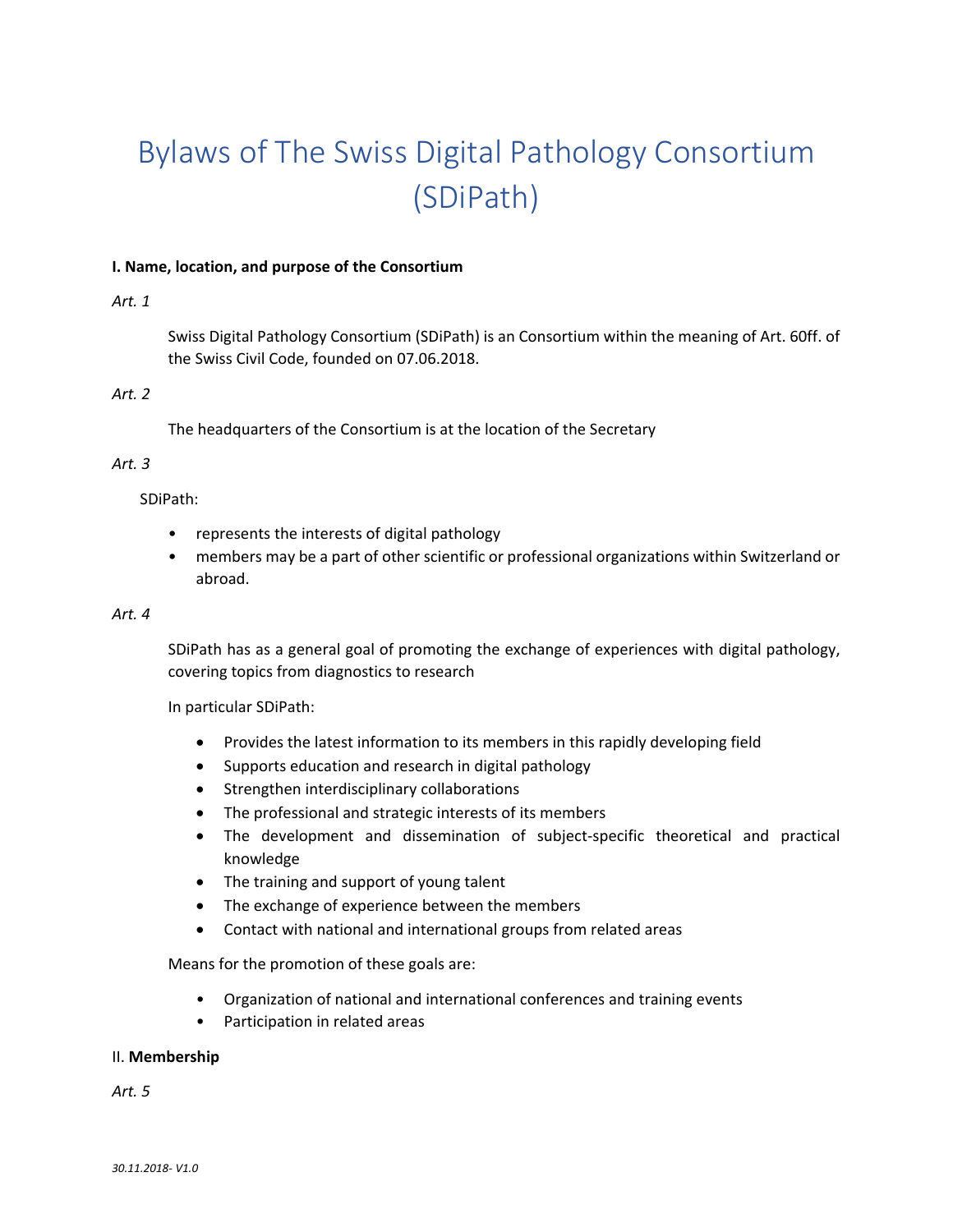SDiPath consists of members who are:

- Affiliated with a Swiss institution
- Wholly or partially engaged in the field of digital pathology, or pursuing a practical or theoretical subject that has a close relationship to digital pathology
- Not developing **and** commercializing digital pathology

Applications for membership should be sent electronically to the President of the Consortium. They should contain a CV and a statement of interest.

The candidate must be announced to all members no later than 4 weeks before the General Assembly meeting. Upon approval of the Board, the candidate becomes a provisional member with full privileges. The subsequent General Assembly meeting decides on full admission by a simple majority.

## *Art. 6*

Obligations and rights of the members:

Every member:

- should promote the interests of society and the reputation of digital pathology to the best of their ability
- has to pay the membership fee according to the duration of their membership. (subject to *Art. 16*);
- is not personally liable for obligations entered into by the Consortium.
- has the right to vote in General Assembly meetings

## *Art. 7*

The membership expires:

- 1. through resignation, which is to be announced in writing to the president on the date of the next general meeting.
- 2. by exclusion. An exclusion request can be made by any member and must be submitted to the Board for review. The exclusion application must be communicated to all members no later than 4 weeks before the general meeting. The exclusion is decided by secret ballot by three quarters of the members present at the general meeting. The Consortium is not obliged to announce reasons for exclusion.
- 3. due to non-payment of annual dues, after a reminder by the Secretary / Treasurer by registered letter. The letter expressly states that failure to pay within the time limit will result in exclusion.

## **III. Organization of the Consortium**

*Art. 8* 

The Consortium has the following bodies:

1. General Assembly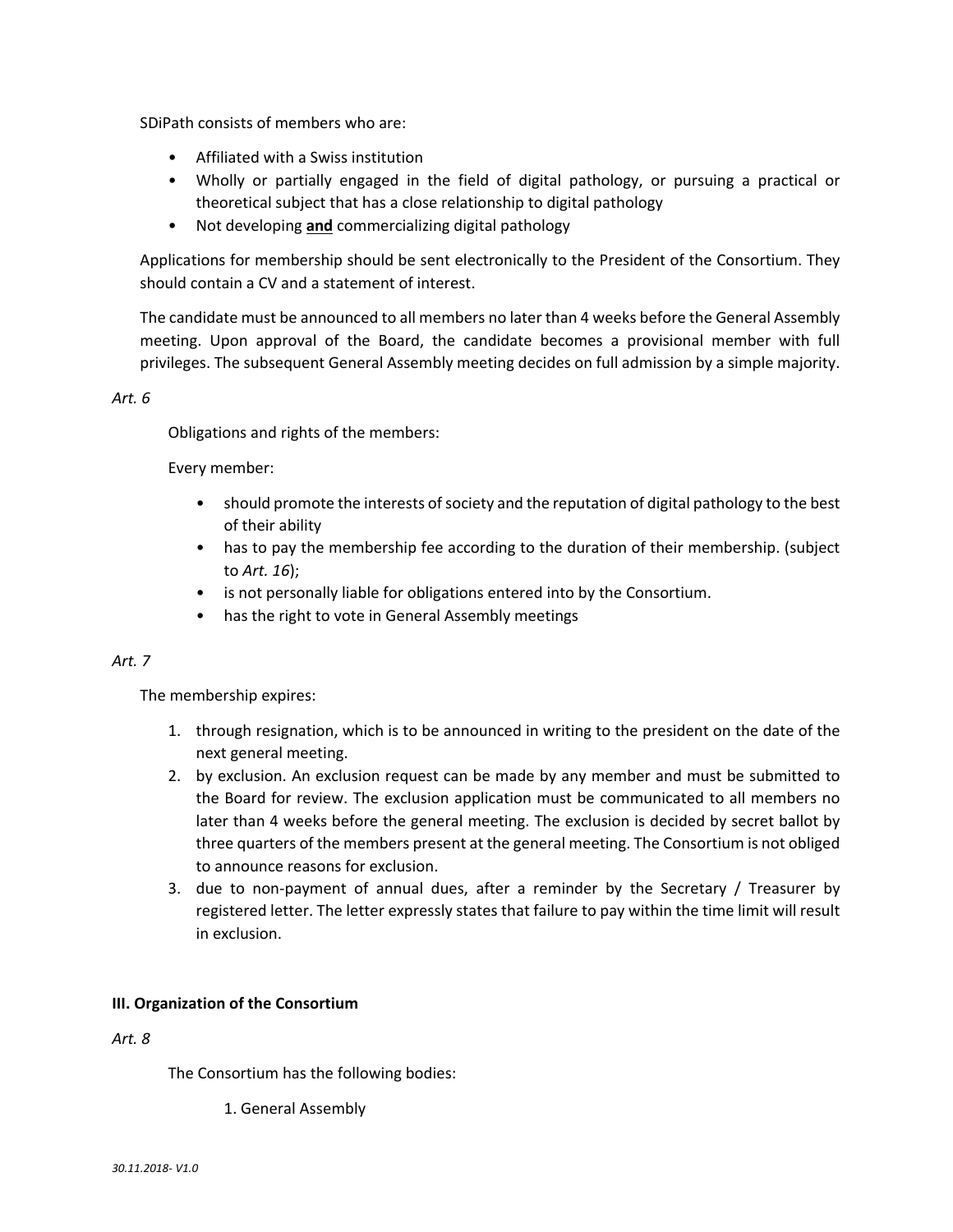- 2. Board of Directors (Board)
- 3. Auditor

## *Art. 9*

The General Assembly meeting takes place once a year. The time and place will be decided on and announced 3 months before the next meeting. Applications for the agenda must be submitted in writing to the Secretary no later than 4 weeks before the General Assembly meeting. The invitation to the General Assembly meeting with the written agenda is provided by the Secretary to all members at least 10 days before the meeting.

The General Assembly is the supreme body of the society. It is responsible for:

- Defining the goals of society
- Election of the President, other members of the Board, and auditors
- Approval of the report of the Board, the minutes of the meeting and the financial report
- Approval of the report of the President, including mandate of future activities
- Approval the financial report presented by the Secretary, including the audited accounts, and the budget of the following year
- Approval of Auditor report
- Resolution of agenda items
- Approval of continuing education and training programs
- Taking note of the establishment of commissions and secondments by the Board
- Induction of members
- Exclusion of members
- Determination of the annual dues
- Alterations and Amendments to the Articles of Consortium
- Dissolution of society

The General Assembly has a quorum if at least 6 members are present. Resolutions and elections are taken by the absolute majority of the members present. In case of a tie, the president has the casting vote. No decisions can be made about items that are not explicitly listed on the agenda.

Extraordinary General Assembly meetings can be called by the board or petitioned for by 1/3 of the regular members.

## *Art. 10*

The board consists of at least 3 members, who are elected by the general assembly for a period of 2 years. Immediate re‐election to the same position is possible for a maximum of 2 terms. The board consists of the president, the vice‐president, and the secretary.

The Board may suspend one of its members by a majority vote of the Board.

# *Art. 11*

The Board has the following obligations

1. It is the executive body of SDiPath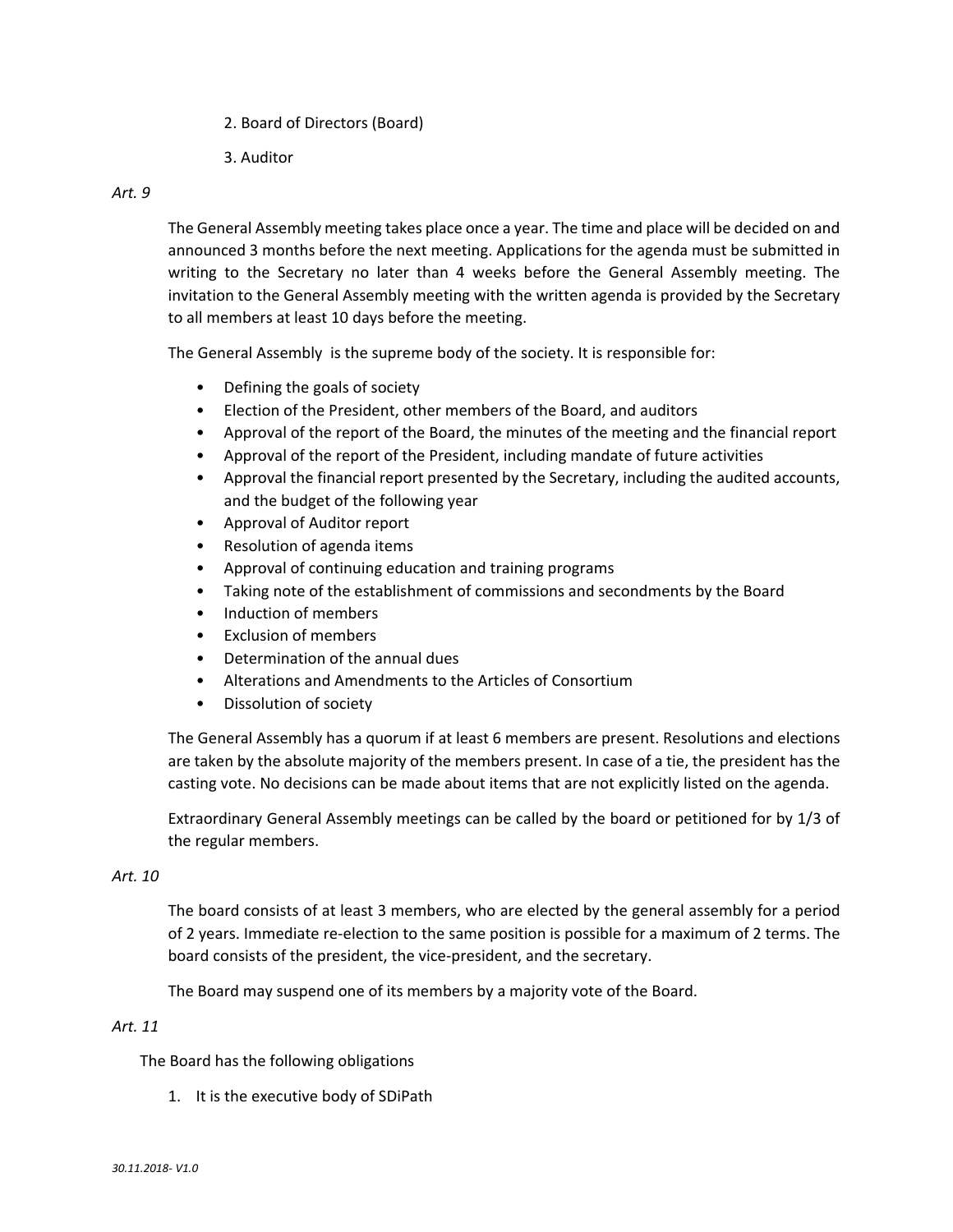- 2. It represents the SDiPath externally
- 3. It prepares the agenda for the general meeting
- 4. It issues instructions on the activities of the Board and its bodies
- 5. It makes all decisions that are not reserved for statutory reasons of the General Assembly

#### *Art. 12*

A board meeting is convened by the Secretary at the request of the President. In addition, all board members have the right to request the convening of a board meeting.

The Board is quorate in the presence of the majority of the members. Resolutions of the board are passed with simple votes. In the case of equality of votes, the President shall be given the casting vote.

Resolutions may be passed without holding a meeting by unanimity via correspondence.

#### *Art. 13*

The President manages the Consortium and its negotiations, defends them externally, and convenes the meetings.

The Vice‐President represents the president in all their functions in their absence.

The Secretary handles the correspondence of the Consortium; They create the minutes, the member directory, sends the invitations, and manages the finances of the Consortium.

#### *Art. 14*

The individual signature of the President, Vice‐President, or Secretary are legally binding on behalf of the Consortium

#### *Art. 15*

The President, Vice‐President, and Secretary are responsible to the Consortium and third parties only for the faithful exercise of the mandate.

#### *Art. 16*

The Auditor is to be a member of the society, and must not be a member of the Board.

#### **IV Finances**

#### *Art. 17*

The funds of the society consist of:

1. The annual contributions, the amount of which is determined by the General Assembly.

2. Subsidies and gifts

#### *Art. 18*